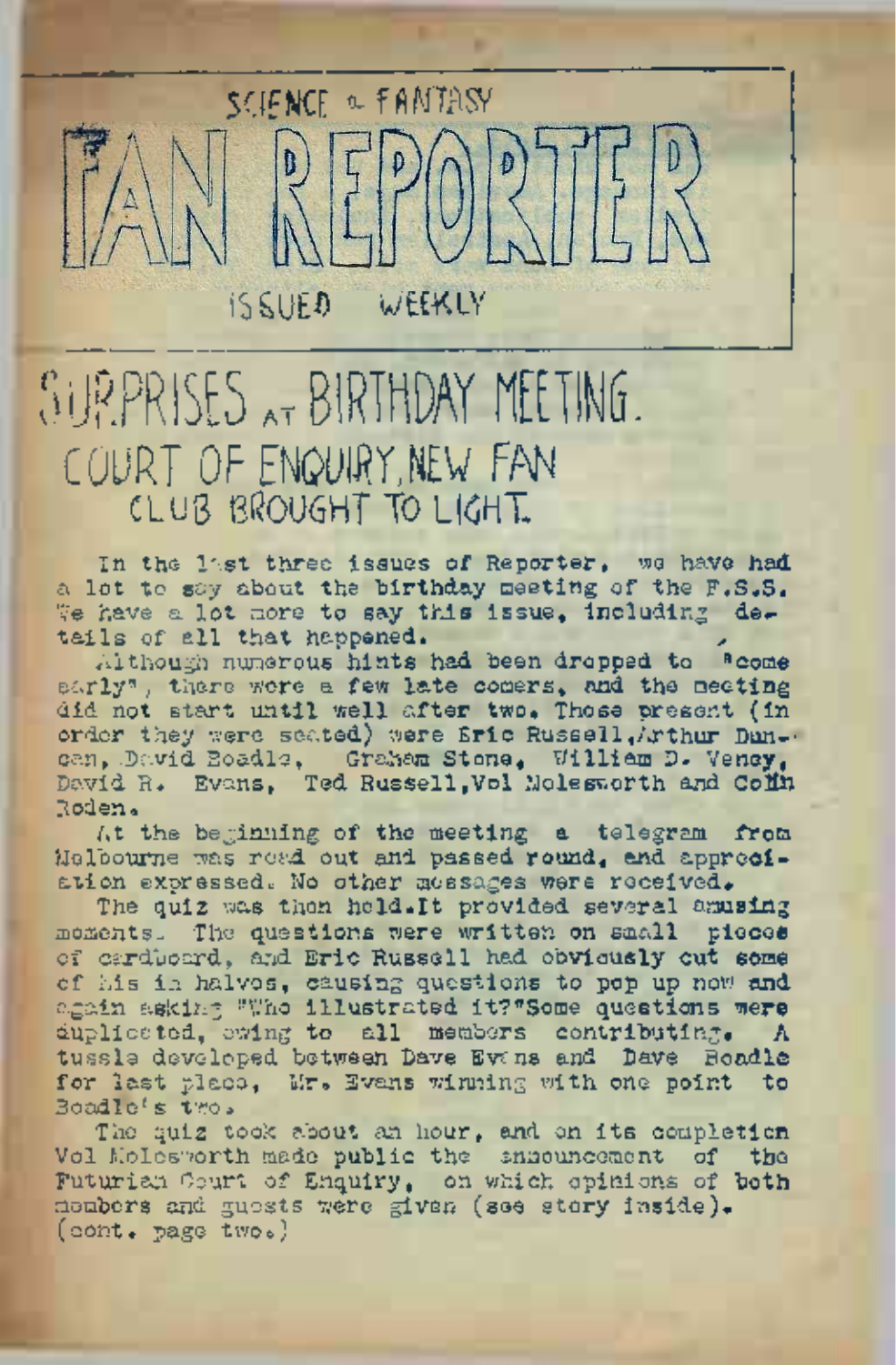## PAGE TWO. TWO. REPORTER.

BIRTHDAY MEETING..(Contd,)

Time was now about 4 p.m. and Vol auctioned off a lot of his fanmags. American mags, a few English, and many Australian publications, including copies Ultra, Zeus, Profan, Australian Fan News, Cosmos, and the first issue of Luna were sold. Since Vol allowed credit, prices sometimes went high, although no spectacular bids were made. Dave Evans bought the first Luna for 10£d,after Eric Russell and Graham Stone had fought, halfpenny by halfpenny, up to tenpence.

When the auction ended, Arthur Duncan had bought a whole heap of fanmags, about twice as many as David Boadle, who was next on the list.Other fans had bought sundry copies.

<sup>A</sup> birthday cake was ushered in, surrounded by copious quantities of minor delectables.

After refreshments, talk centred on the F.F.A. and it was disclosed that there was in Sydney another science-fiction organisation, as well as the F.S.S. This was the Sydney Science Fiction Association, of which Bill Veney was a member.Other members preferred to remain secret.according to Veney,and it was pointed out that the Association could not take an active part in Australian fan activities until they made themselves known. However, the club was asked,through Veney, to communicate with the F.S.S. and the matter was left at that.

Soon after this Bill Veney and David Boadle left, and those remaining spent the half hour that was left in discussing things,past and present,until the meeting was closed at about <sup>6</sup> p.m. making it one of the longest meetings held for a long time.

Of course, things did not run quite as smoothly as this report might seem to indicate.The latter part of the meeting was interrupted occasionally by interjections and other distractions, although there was no real disorder, and everyone was allowed his say when his turn came.

The above statements are not from the official minutes.But they are an accurate account of what went on. We have not yet gathered opinions of the meeting, besides, it is not our policy to print comments. However, we hope to have the general reaction for next week,- Next meeting of the F.S.S. will be at home of Vol Molesworth on Sunday Nov.23.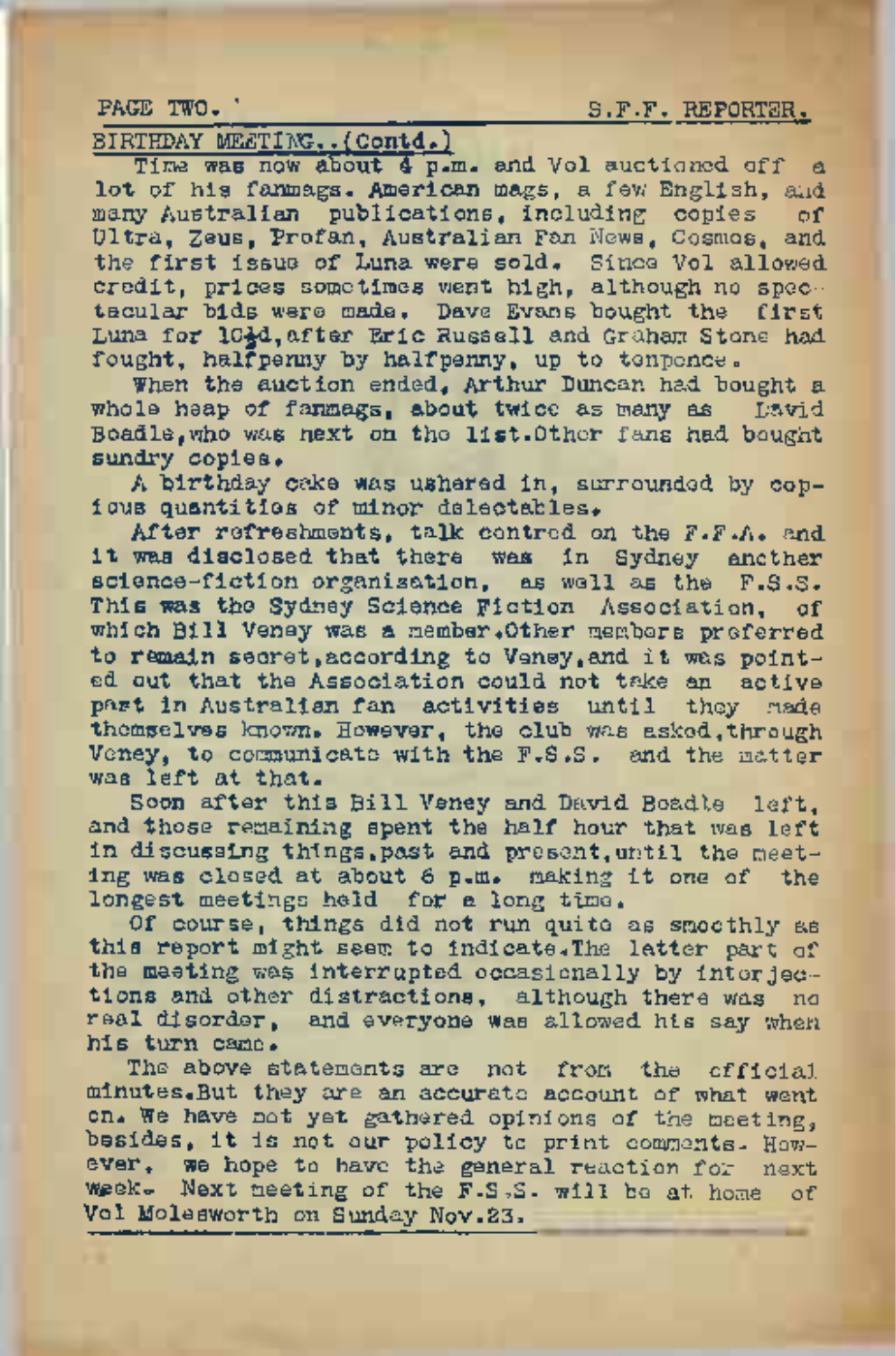### S.F.F. REPORTER. THE PAGE THREE.... FUTURIAN COURT OF ENQUIRY.

Passed by the F.S.S. over six weeks ago, the Court of Enquiry was made public at the birthday meeting in a special speech by Vol Molesworth.

Without comment, we will quote from Vol's speech to illustrate exactly what is meant. It would take most of Reporter's four small pages to publish all the speech, so we hope the quotes convey the idea, which is, briefly, to hold a Court of Enquiry for the sole purpose of straightening out club records,and. nothing more «

"When, on retyping a section of the early records, I discovered them to be in a haphazard and unreliable condition, I mentioned my plans to a meeting of the FSS. There were two objections, but my proposal to hold a Court of Inquiry was passed with a majority of 3 yotes to 2. The first objection was that it was 3 votes to 2. The first objection was that it silly and we had no right to ask a chap to come along and answer questions.' My reply to this was that if<br>in the past. fans had nede certain statements and in the past, fans had made certain statements and taken certain actions that were recorded in the nintaken certain actions that were recorded in the utos,they were liable to be questioned for their reasons for doing so, and as to the outcome of such actions and/or decisionSoThe other objection was that it might 'drag up the past\*. My answer to this was that it will not only drag up the past but untangle it and set it back in an understandable light.

An ex-member said: "But won't it start <sup>a</sup> lot of trouble if you got fans there and make them swear,for example, they did not perpetrate the Sydcon Hoax?" My *answer was* that nothing like the hoaxes, feuds, etc., would be mentioned at the Inquiry. "Its sole purpose is to clarify and complete old unreliable records...•"

"Every fan asked to give evidence will be treated with the utmost fairness. He will receive a typed transcript of everything he said....he can object to <sup>a</sup> question or refuse to answer it; he may demand to see the minute book, letter file, or any other documents; he may attend the court after giving his evidence to hear what other fans have to say."

"It must be clearly understood that nobody is 'on trial' =. There will be no judge or jury? the only out-come of the Inquiry will be a set of questions and answers which when combined with the existing records will present a complete and reliable record of the Giants first his hings. what happened in between,"